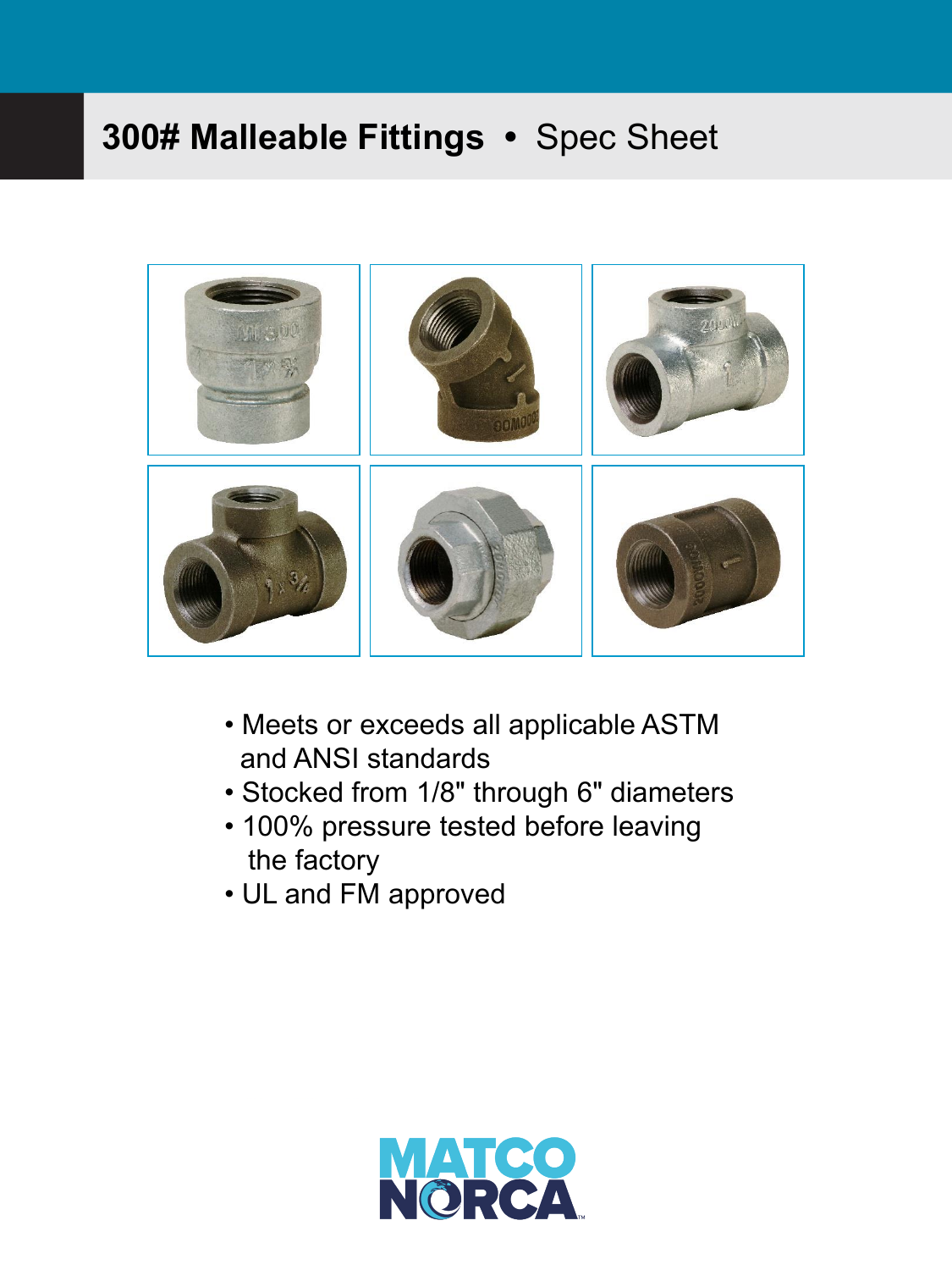**90 Elbow**



| <b>Size</b> | 1/4       | 3/8            | 1/2       | 3/4  |      | $1 - 1/4$ |
|-------------|-----------|----------------|-----------|------|------|-----------|
| A           | 0.94      | 1.06           | 1.25      | 1.44 | 1.63 | 1.94      |
| <b>Size</b> | $1 - 1/2$ | $\overline{2}$ | $2 - 1/2$ | 3    | 4    |           |
| A           | 2.13      | 2.50           | 2.94      | 3.38 | 4.14 |           |

**45 Elbow** 



| <b>Size</b> | 1/4        | 3/8                   | 1/2       | 3/4  |      | $1 - 1/4$ |
|-------------|------------|-----------------------|-----------|------|------|-----------|
| A           | 0.81       | 0.88                  | 1.00      | 1.13 | 1.31 | 1.50      |
| <b>Size</b> | $1 - 1/2"$ | $\mathbf{2}^{\prime}$ | $2 - 1/2$ | 13,  | 4    |           |
| A           | 1.69       | 2.00                  | 2.25      | 2.50 | 2.80 |           |

#### **90 Street Elbow**



| <b>Size</b>    | 1/4       | 3/8            | 1/2  | 3/4  | 1    | $1 - 1/4$ |
|----------------|-----------|----------------|------|------|------|-----------|
| $\overline{A}$ | 1.44      | 1.63           | 2.00 | 2.19 | 2.56 | 2.88      |
| B              | 0.94      | 1.06           | 1.25 | 1.44 | 1.63 | 1.94      |
| <b>Size</b>    | $1 - 1/2$ | $\overline{2}$ |      |      |      |           |
| A              | 3.13      | 3.69           |      |      |      |           |
| B              | 2.13      | 2.50           |      |      |      |           |

**MATCO**<br>N©RCA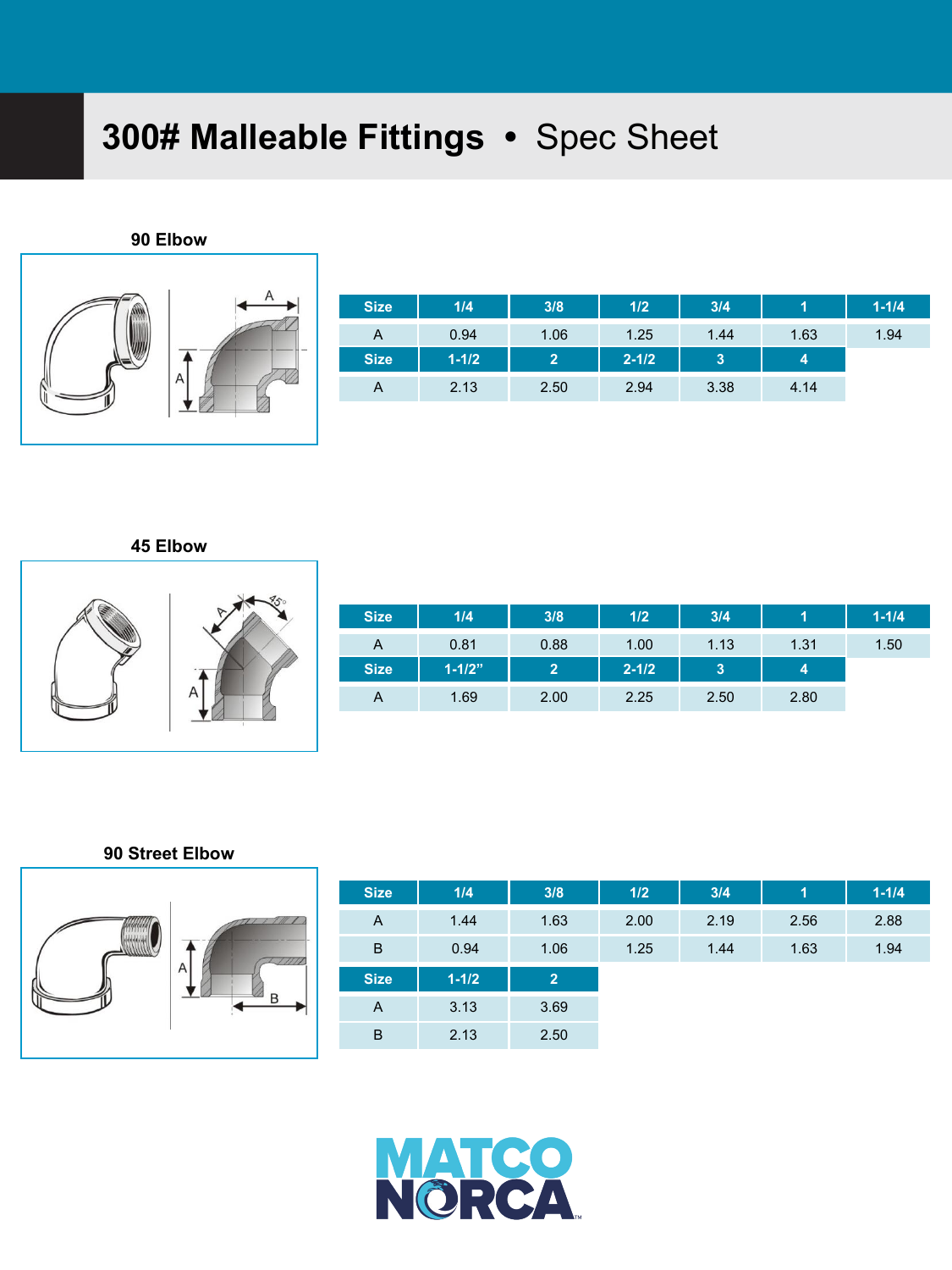**Union**



| <b>Size</b>  | 1/4       | 3/8            | 1/2       | 3/4  | 1              | $1 - 1/4$ |
|--------------|-----------|----------------|-----------|------|----------------|-----------|
| A            | 0.71      | 0.77           | 0.97      | 1.08 | 1.14           | 1.30      |
| B            | 0.63      | 0.69           | 0.79      | 0.83 | 0.91           | 1.02      |
| C            | 0.71      | 0.87           | 1.06      | 1.14 | 1.28           | 1.50      |
| D            | 1.56      | 1.71           | 1.81      | 2.13 | 2.30           | 2.66      |
|              |           |                |           |      |                |           |
| <b>Size</b>  | $1 - 1/2$ | $\overline{2}$ | $2 - 1/2$ | 3    | $\overline{4}$ |           |
| A            | 1.40      | 1.65           | 1.71      | 2.19 | 2.42           |           |
| B            | 1.14      | 1.26           | 1.46      | 1.69 | 2.13           |           |
| $\mathsf{C}$ | 1.64      | 1.77           | 2.01      | 2.28 | 2.54           |           |

**Tee**



| <b>Size</b> | 1/4       | 3/8            | 1/2       | 3/4          |      | $1 - 1/4$ |
|-------------|-----------|----------------|-----------|--------------|------|-----------|
| A           | 0.94      | 1.06           | 1.25      | 1.44         | 1.63 | 1.94      |
| <b>Size</b> | $1 - 1/2$ | $\overline{2}$ | $2 - 1/2$ | $\mathbf{3}$ | 4    |           |
| A           | 2.13      | 2.50           | 2.94      | 3.38         | 4.14 |           |

### **Reducing Tee**



| <b>Size</b> | $3/4 \times 1/2$     | $1 \times 1/2$     | $1 \times 3/4$     | $1-1/4 \times 3/4$ | $1 - 1/4 \times 1$ | $1 - 1/2 \times 1$ |
|-------------|----------------------|--------------------|--------------------|--------------------|--------------------|--------------------|
| A           | 1.30                 | 1.44               | 1.50               | 1.63               | 1.75               | 1.81               |
| B           | 1.30                 | 1.44               | 1.50               | 1.63               | 1.75               | 1.81               |
| C           | 1.38                 | 1.50               | 1.56               | 1.75               | 1.81               | 2.00               |
| <b>Size</b> | $1-1/2 \times 1-1/4$ | $2 \times 1 - 1/4$ | $2 \times 1 - 1/2$ | $2 - 1/2 \times 2$ | $3 \times 2$       |                    |
| A           |                      |                    |                    |                    |                    |                    |
|             | 2.00                 | 2.13               | 2.25               | 2.69               | 2.81               |                    |
| B           | 2.00                 | 2.13               | 2.25               | 2.69               | 2.81               |                    |